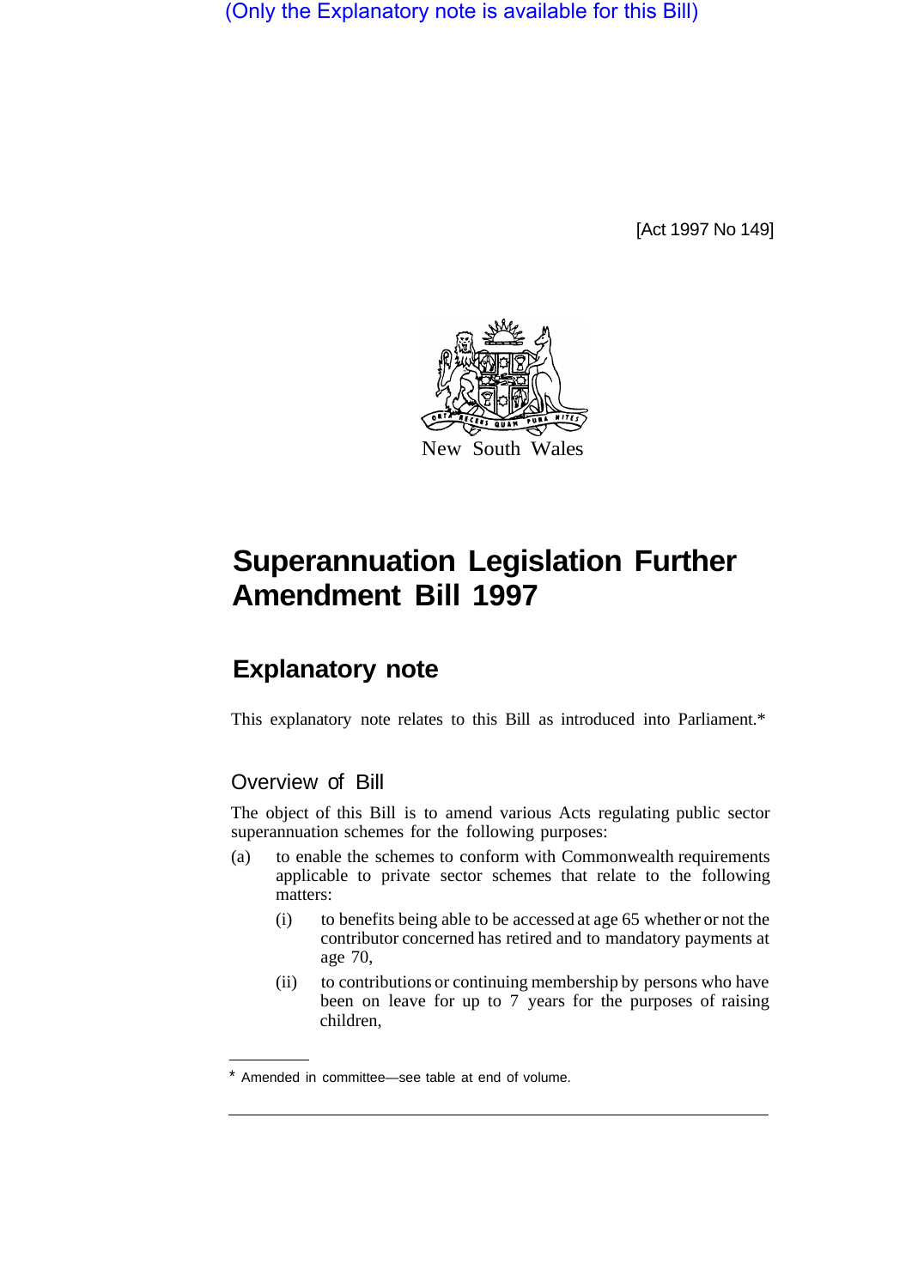Explanatory note

- (iii) to the payment of preserved benefits on the grounds of severe financial hardship or on compassionate grounds,
- (iv) to the acceptance of contributions on behalf of spouses of members,
- $(h)$ to enable provision to be made for payment of the Commonwealth surcharge on superannuation contributions by contributors to those superannuation schemes that are defined benefit schemes (payment may be made without further amendment of the other schemes), and the subsequent adjustment of benefits under those schemes,
- $(c)$ to enable employers to be removed from certain schemes, or remain subject to conditions, where other superannuation arrangements have been provided,
- to make various amendments to the First State Superannuation  $(d)$ Scheme, established under the *First State Superannuation Act 1992,* to provide for payment of pre-tax employer contributions for superannuation, a new temporary incapacity benefit and the adjustment of accounts and reserves in the First State Superannuation Fund,
- to make other minor amendments.  $(e)$

### Outline of provisions

**Clause 1** sets out the name (also called the short title) of the proposed Act.

**Clause 2** provides for the commencement of the proposed Act on assent and for amendments relating to payment of pre-tax contributions to be commenced on a day to be appointed by proclamation.

**Clause 3** is a formal provision giving effect to the amendments to the Acts set out in Schedule 1.

#### **Schedule 1 Amendment of Acts**

#### **Compliance with Commonwealth requirements**

The *Superannuation Industry (Supervision) Act 1993* of the Commonwealth and the regulations under that Act set out the requirements and standards to be met by superannuation funds in order to gain complying status for taxation purposes. Under an agreement between the Heads of Government, New South Wales has agreed to apply similar requirements and standards to its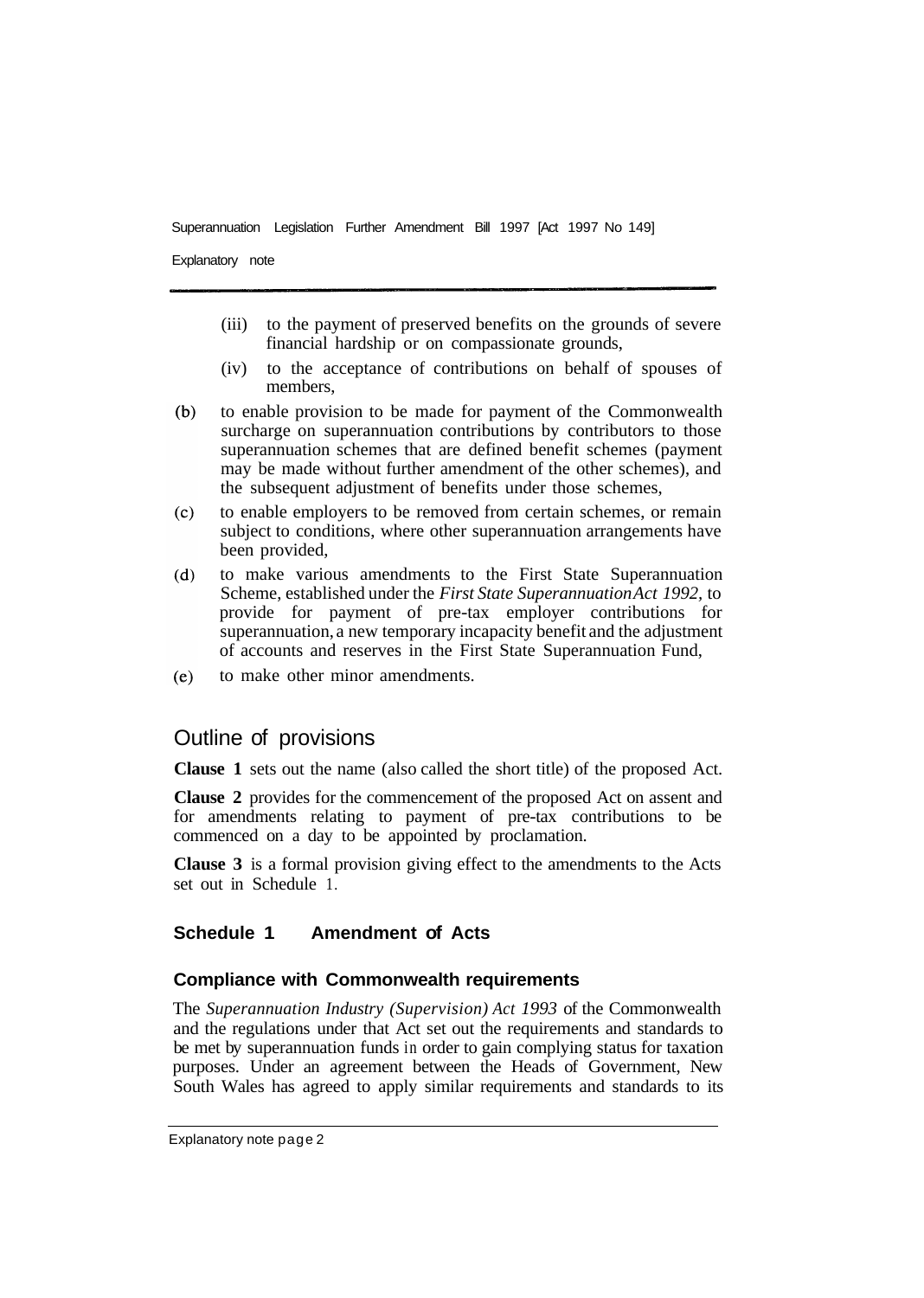Explanatory note

public sector superannuation schemes. In return the Commonwealth has exempted the New South Wales public sector superannuation schemes from the operation of its Act. The amendments relating to benefits at age 65, contributions on behalf of spouses, benefits on the ground of severe financial hardship or on compassionate grounds and contributions while on leave all arise out of Commonwealth requirements for regulated superannuation funds.

#### **Benefits at age 65 and 70**

The effect of the amendments is to enable, but not to require, a benefit to be taken at age 65 even though a contributor has not retired. The amendments also ensure that benefits must be paid at age 70, that contributions (other than compulsory employer contributions) may not be made after that age and that benefits may not accrue after that age. The following Acts are amended:

- (a) the *Parliamentary Contributory Superannuation Act 1971* to enable a benefit to be taken at or after age 65 and to require a benefit to be paid at age 70. A benefit taken at age 65 may be preserved in the Parliamentary Contributory Superannuation Fund. A person paid a benefit under the proposed section is not entitled to any further benefit under the Act or to contribute to the Fund, except in relation to certain compulsory employer contributions. (Schedule 1.2 [9] and [ 14])
- (b) the *Police Regulation (Superannuation) Act 1906* to enable a benefit to be taken at or after age 65 rather than making the benefit automatically payable at that age and to require a benefit to be paid at age 70. A benefit taken at age 65 may be preserved in the Police Superannuation Fund. A person paid a benefit is not entitled to any further benefit under the Act or to contribute to the Fund. The amendments also make it clear that the upper age limit for qualification to be a contributor is 70. (Schedule 1.3 [4], [10]–[12])
- (c) the *Public Sector Executives Superannuation Act 1989* to enable a benefit to be taken at or after age 65 and to require a benefit to be paid at age 70. A benefit taken at age 65 may be preserved in the Public Sector Executives Superannuation Fund. The amendments also make it clear that the upper age limit for qualification to be a contributor is 70. (Schedule 1.4 [7]–[10], [ [12]–[14] and [16])
- (d) the State Authorities Non-contributory Superannuation Act 1987 to enable a benefit to be taken at or after age 65 rather than making the benefit automatically payable at that age. (Schedule 1.5 **[1],** [3] and [4])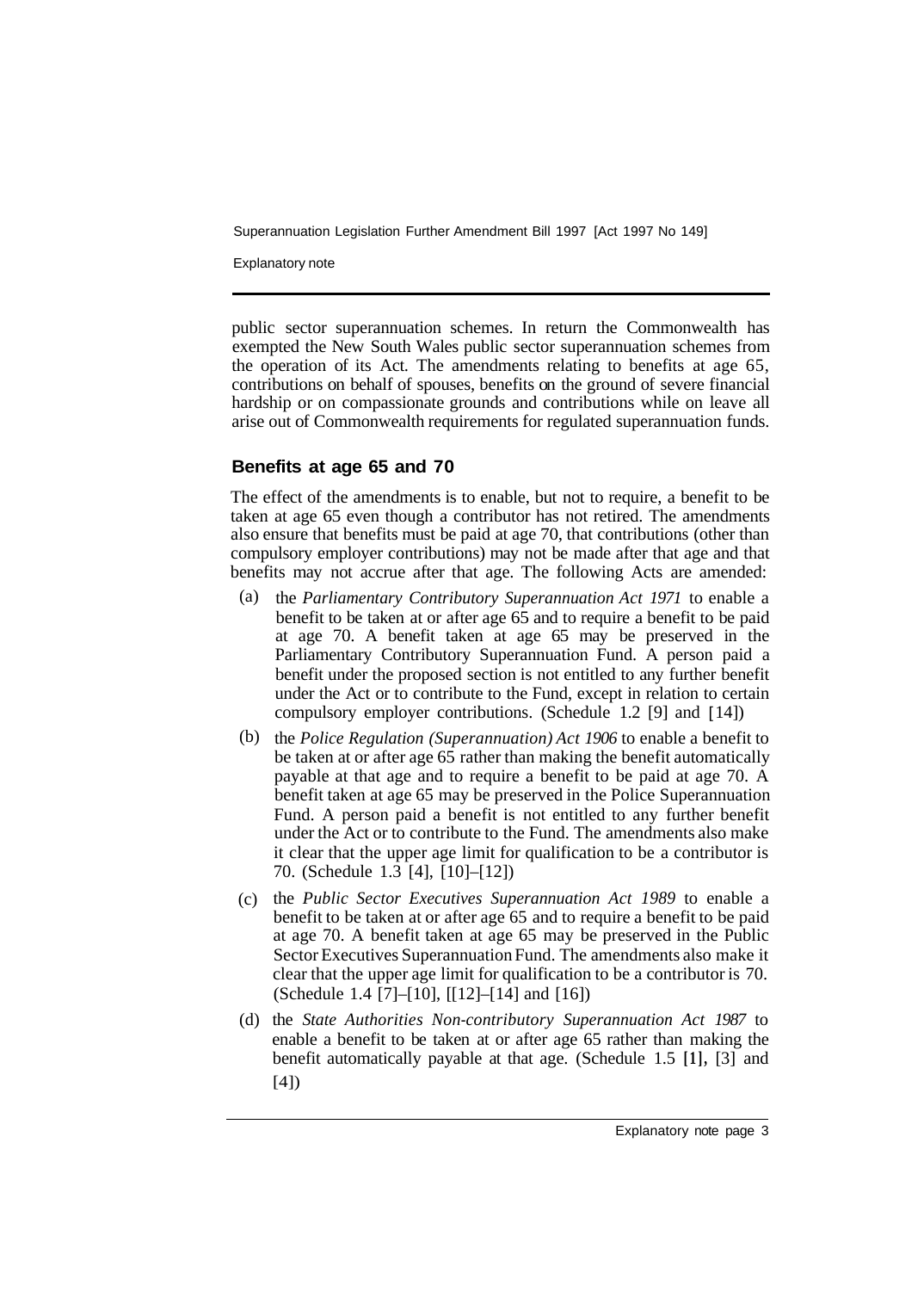Explanatory note

- (e) the *State Authorities Superannuation Act 1987* to enable a benefit to be taken at or after age 65 rather than making the benefit automatically payable at that age and to require a benefit to be paid at age 70. A benefit taken at age 65 may be preserved in the State Authorities Superannuation Fund. A person paid a benefit at or after age 65 is not entitled to any further benefit under the Act or to contribute to the Fund. The amendments also make it clear that the upper age limit for qualification to be a contributor is 70. Preserved benefits must also be paid to persons aged 70 even if they are working between 10 and 30 hours a week. (Schedule 1.6 [4], [5], [7]–[11])
- (f) the *Superannuation Act 1916* to enable a benefit to be taken at or after age 65 rather than making the benefit automatically payable at that age and to require a benefit (including preserved benefits) to be paid at age 70. A benefit taken at age 65 may be preserved in the State Superannuation Fund. A person paid a benefit at or after age 65 is not entitled to any further benefit under the Act or to contribute to the Fund. The amendments also make it clear that the upper age limit for qualification to be a contributor is 70. Preserved benefits must also be paid to persons aged 70 even if they are working between 10 and 30 hours a week. (Schedule 1.7 [4], [7]–[11])

#### **Contributions by or on behalf of spouses**

Under Commonwealth legislation contributions may be made on behalf of spouses of contributors to superannuation funds. Amendments to the *First State Superannuation Act 1992* will permit contributions to be made by or on behalf of spouses of employees who are eligible to be members of the First State Superannuation Scheme or on behalf of spouses of members of the Parliamentary Contributory Superannuation Scheme established by the *Parliamentary Contributory Superannuation Act 1971.* Spouses on whose behalf contributions are made are to be optional members of the scheme for that purpose. Benefits may be paid and preserved in the First State Superannuation Fund in the same way as they may be for members who are employees. Consequential amendments are also made to the Act. (Schedule 1.1 [1], [2], [5]–[9], [11], [25], [28]–[30], [32], [47] and [48])

#### **Benefits on hardship and compassionate grounds**

Under the Commonwealth legislation, members or former members of regulated superannuation funds are eligible for benefits under certain circumstances on the grounds of severe financial hardship or on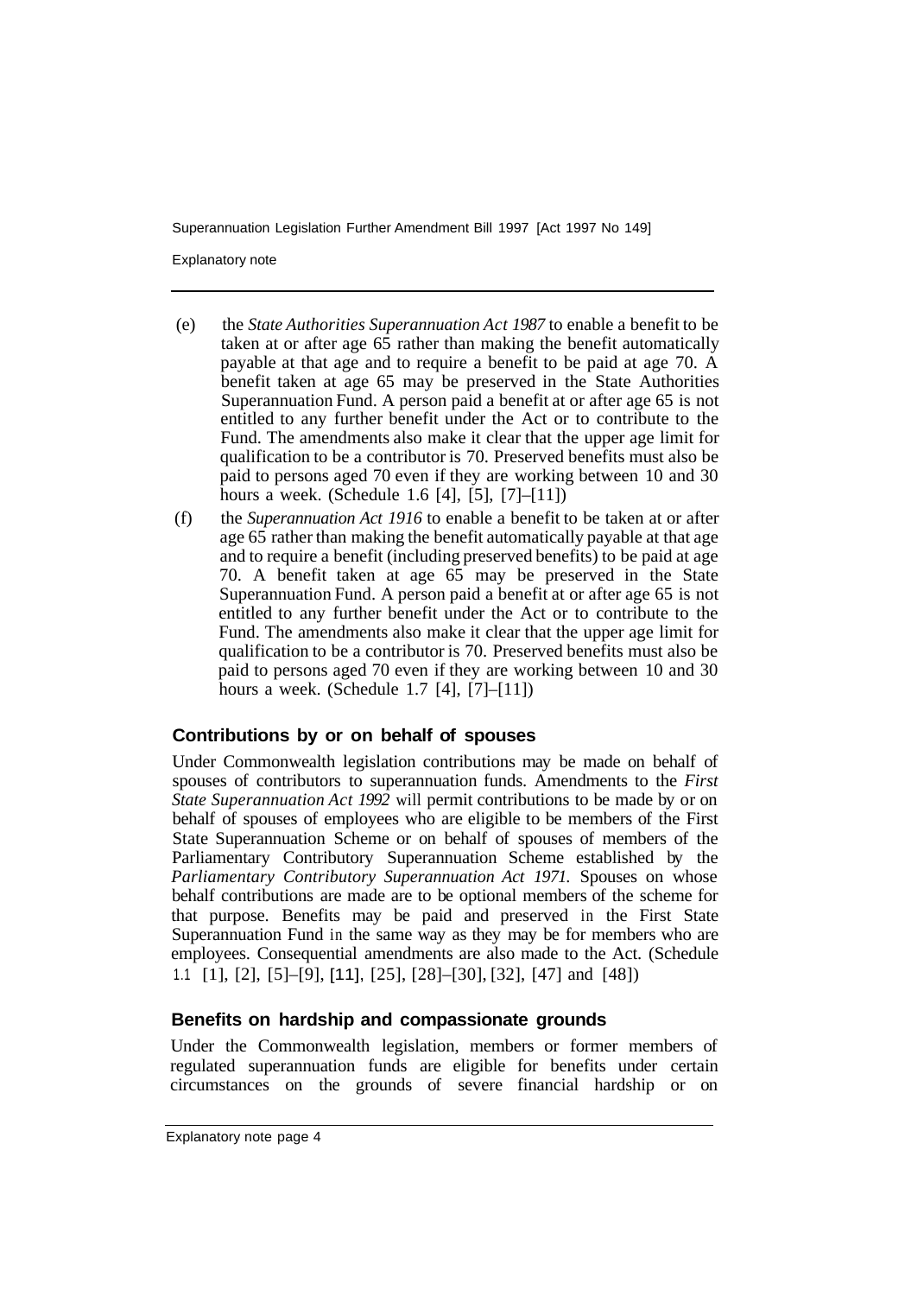Explanatory note

compassionate grounds even though they are not otherwise eligible for any benefit or to access any preserved benefit. Provision for these benefits is to be inserted in some of the State public sector superannuation schemes in cases where benefits have been preserved. In all cases, the amount of benefit that can be paid is limited and benefits subsequently payable are to be adjusted to take into account any such benefit previously paid. Specific provision is not made for the benefit in the *First State Superannuation Act 1992,* the *Public Sector Executives Superannuation Act 1989* or the *State Authorities Non-contributory Superannuation Act 1987* as the benefits are available under the general provision applying to benefits because they are benefits payable in relation to a regulated superannuation fund under the relevant Commonwealth legislation. The following Acts are amended:

- (a) the *First State Superannuation Act 1992* to confer certain powers to determine matters where a benefit is applied for on compassionate grounds and to limit the amount and kind of benefit that may be paid on those grounds or on financial hardship grounds. (Schedule 1.1 [26])
- (b) the *Parliamentary Contributory Superannuation Act 1971* to enable the benefits to be paid by the trustees in the form permitted for regulated superannuation funds under the Commonwealth legislation. A consequential amendment is also made to ensure that subsequent benefits may be adjusted to take account of earlier payments on hardship or compassionate grounds. (Schedule 1.2 [15])
- (c) the *Public Sector Executives Superannuation Act 1989* to confer certain powers to determine matters where a benefit is applied for on compassionate grounds and to limit the amount of benefit that may be paid on those grounds or on financial hardship grounds. (Schedule 1.4  $[[14]$  and  $[15]$ )
- (d) the *State Authorities Non-contributory Superannuation Act 1987* to confer certain powers to determine matters where a benefit is applied for on compassionate grounds and to limit the amount and kind of benefit that may be paid on those grounds or on financial hardship grounds. (Schedule  $\overline{1.5}$  [1] and [2])
- (e) the *State Authorities Superannuation Act 1987* to enable the benefits to be paid by the trustee (the SAS Trustee Corporation) in the form permitted for regulated superannuation funds under the Commonwealth legislation. Consequential amendments are also made to ensure that subsequent benefits may be adjusted to take account of earlier payments on hardship or compassionate grounds. (Schedule 1.6  $[12]–[14]$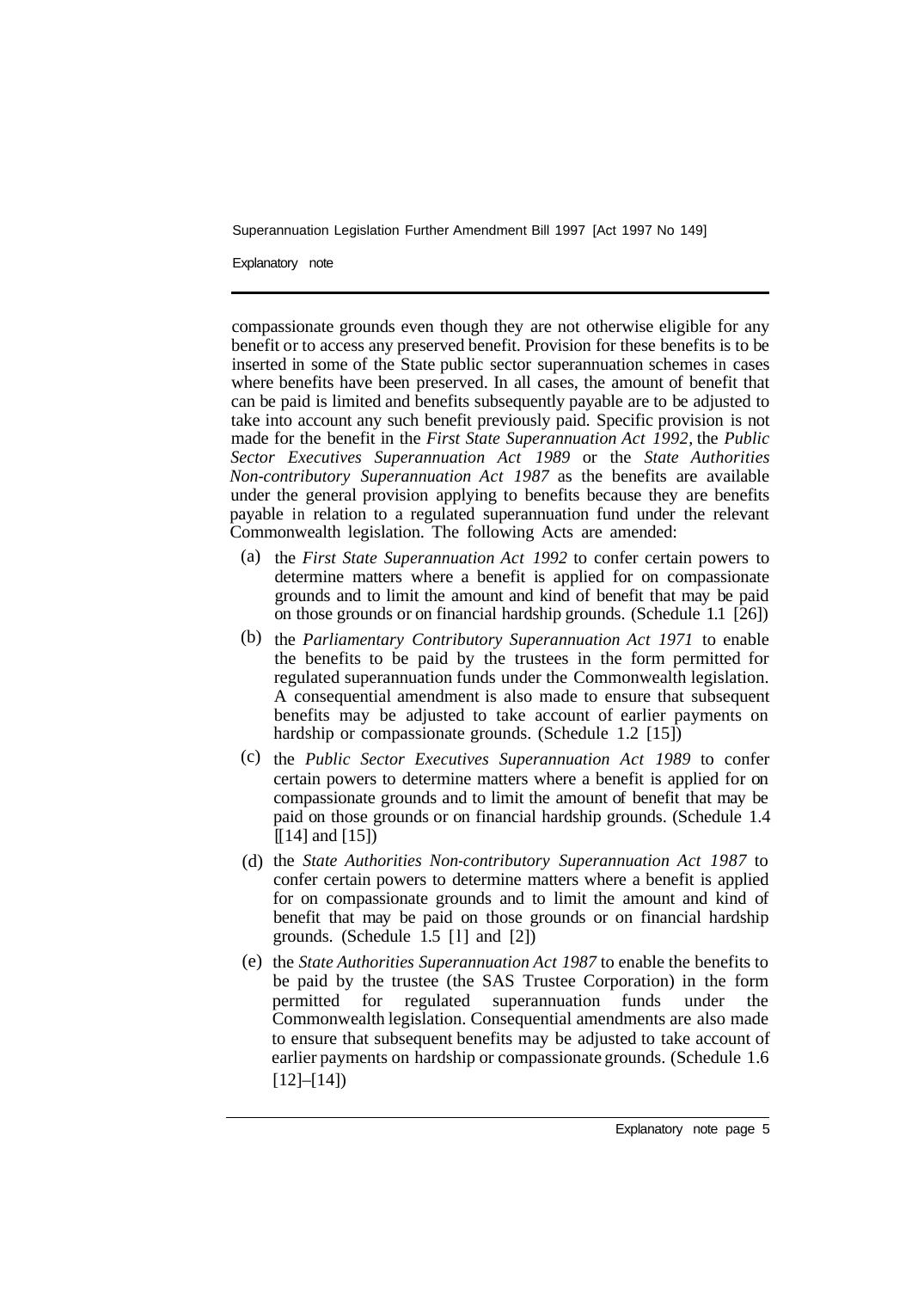Explanatory note

#### **Contributions and membership while on leave**

Under the Commonwealth requirements for regulated superannuation funds, a person who has been on leave for child raising purposes for up to 7 years may continue to be a member and to contribute to the superannuation fund and accrue benefits. The amendments will amend various public sector superannuation schemes to enable such persons to retain their membership of the schemes and amend some schemes to enable contributions to be made. The following Acts are amended:

- the *Police Regulation (Superannuation) Act I906* to enable members on leave without pay for the purposes of raising children to retain membership of the superannuation scheme for up to 7 years even though no contributions are being made to the Police Superannuation Fund. Adjustments will be made to the period of service for the purpose of calculating benefits. (Schedule 1.3 [5]) (a)
- the *Public Sector Executives Superannuation Act 1989* to enable members on leave without pay for the purposes of raising children to retain membership of the superannuation scheme for up to 7 years and to contribute while on leave. (Schedule 1.4 [l 13) (b)
- the *State Authorities Superannuation Act 1987* to enable members on leave without pay for the purposes of raising children to retain membership of the superannuation scheme for up to 7 years even though no contributions are being made to the State Authorities Superannuation Fund. Adjustments will be made to the period of service for the purpose of calculating benefits. (Schedule 1.6 [6]) (c)
- *the Superannuation Act 1916* to enable members on leave without pay for the purposes of raising children to retain membership of the superannuation scheme for up to 7 years even though no contributions are being made to the State Superannuation Fund. Adjustments will be made to take into account the period during which contributions are not paid for the purpose of calculating benefits. (Schedule 1.7 [5]) (d)

#### **Payment for superannuation contributions surcharge**

Under the *Superannuation Contributions Tax Imposition Act 1997,* and associated legislation, of the Commonwealth, a surcharge is payable in respect of employer contributions to superannuation. The tax is collected and assessed differently, depending on whether the superannuation scheme concerned is an accumulation type scheme (where members receive as a benefit the contributions made to the relevant fund by them or on their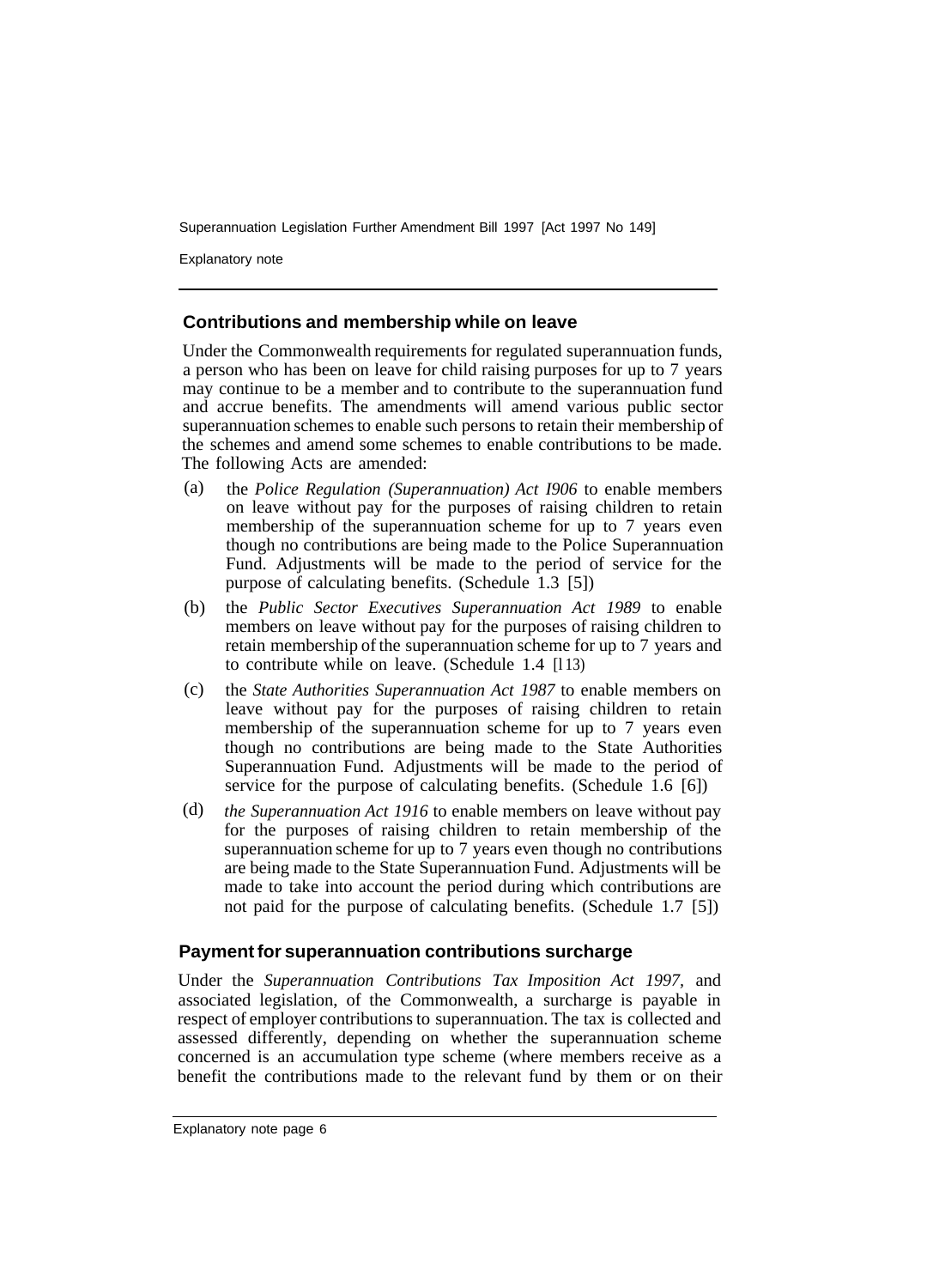Explanatory note

behalf) or a defined benefits type scheme (where members receive a benefit calculated using a formula based on factors such as salary or length of service irrespective of the contributions or earning rates of a fund). In the case of a defined benefits scheme the surcharge is imposed as a debt payable by the fund manager when the benefit is paid to the fund member. The amendments to the various public sector superannuation schemes will enable benefits to be reduced to take account of the particular surcharge debt (including any debt related to the basic benefit under the State Authorities Non-contributory Superannuation Scheme) and to enable fund members to make contributions towards the debt. Any excess payments are to be refunded to members with interest at a rate determined by the relevant trustee. The following Acts are amended:

- (a) the *Parliamentary Contributory Superannuation Act 1971* to enable the trustees of the Parliamentary Contributory Superannuation Fund to reduce benefits payable to a member or former member where a debt is owed in respect of the member or former member for the superannuation contributions surcharge and to enable members or former members to make single or periodic payments in advance to reduce the liability for the surcharge. Any excess payments made must be repaid with interest to the member or former member. Consequential amendments are also made. (Schedule 1.2 [2]–[8],  $[10]-[12]$  and  $[16]$
- (b) the *Police Regulation (Superannuation) Act 1906* to enable the SAS Trustee Corporation to reduce benefits payable to a contributor or former contributor where a debt is owed in respect of the contributor or former contributor for the superannuation contributions surcharge and to enable contributors or former contributors to make single or periodic payments in advance to reduce the liability for the surcharge. Any excess payments made must be repaid with interest to the contributor or former contributor. Consequential amendments are also made. (Schedule 1.3 [1]–[3], [7], [8] and [13])
- (c) the *Public Sector Executives Superannuation Act 1989* to enable the FSS Trustee Corporation to deduct liabilities for superannuation contributions surcharge from members' accounts. (Schedule 1.4  $[1]-[6]$
- (d) the *State Authorities Superannuation Act 1987* to enable the SAS Trustee Corporation to reduce benefits payable to a contributor or former contributor where a debt is owed in respect of the contributor or former contributor for the superannuation contributions surcharge and to enable contributors or former contributors to make single or periodic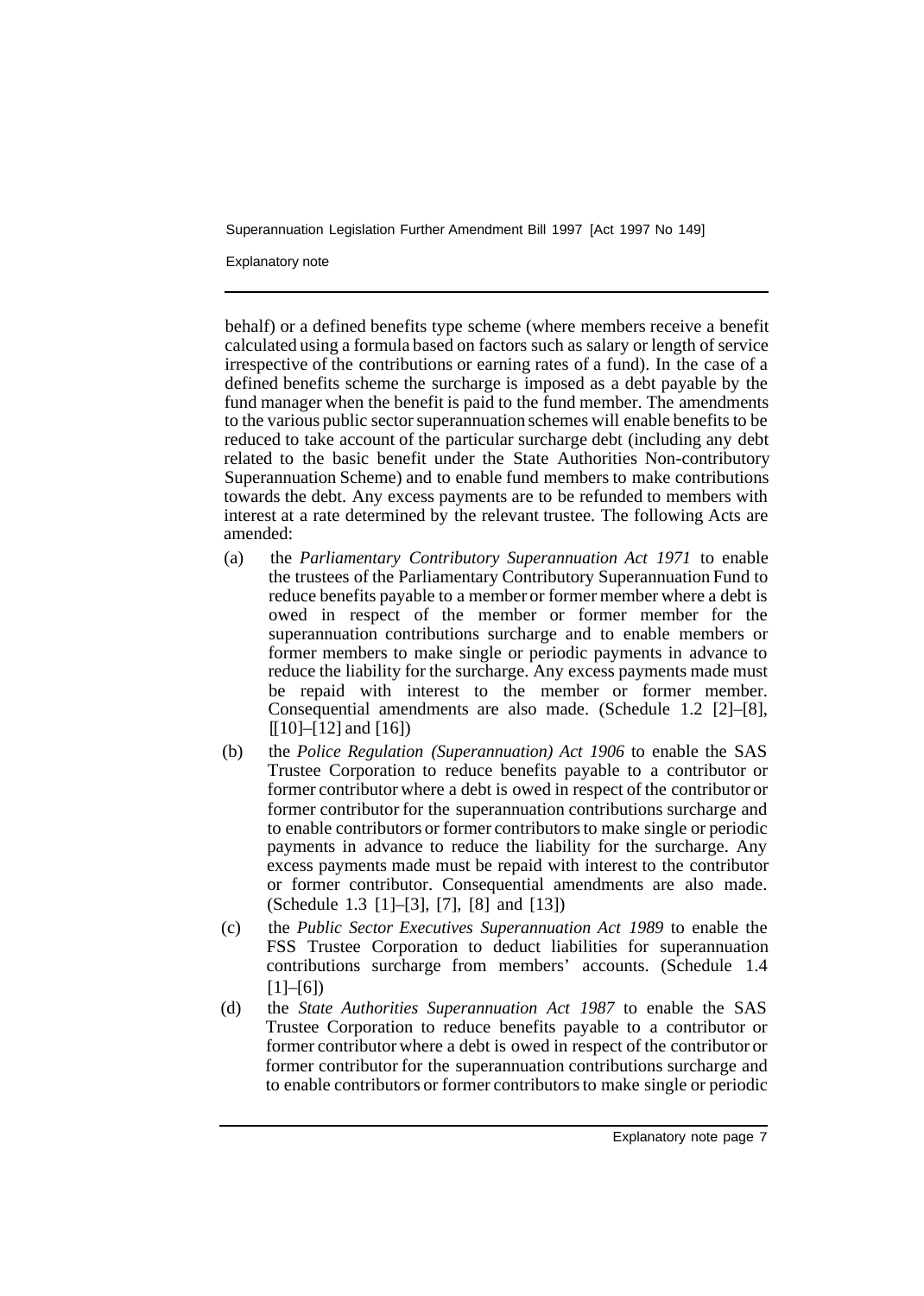Explanatory note

payments in advance to reduce the liability for the surcharge. Any excess payments made must be repaid with interest to the contributor or former contributor. Consequential amendments are also made. (Schedule 1.6 [1]–[3], [15], [16] and [19])

(e) the *Superannuation Act 1916* to enable the SAS Trustee Corporation to reduce benefits payable to a contributor or former contributor where a debt is owed in respect of the contributor or former contributor for the superannuation contributions surcharge and to enable Contributors or former contributors to make single or periodic payments in advance to reduce the liability for the surcharge. Any excess payments made must be repaid with interest to the contributor or former contributor. Consequential amendments are also made. (Schedule 1.7 [1]–[3], [12], [13] and [15])

#### **Removal of employers from schemes**

The amendments enable the Governor-in-Council to make orders removing employers from the operation of the State Authorities Superannuation Scheme under the *State Authorities Superannuation Act 1987* and the *State Superannuation Scheme under the Superannuation Act 1916* when employers no longer employ any employees who are contributors to the scheme concerned. This may occur where alternative superannuation schemes are provided for employees by employers or where all contributing employees are transferred to other organisations. An order may also be made inserting limitations on existing employers but such an order may not operate to the prejudice of an existing contributor. (Schedule 1.6 [17] and [18] and 1.7 [16] and [17])

#### **Additional amendments to the First State Superannuation Scheme**

The *First State Superannuation Act 1992* is also amended for the following purposes:

(a) to make it clear that employees who are eligible to be members of schemes established by trust deed under the *Superannuation Administration Act 1996* are not automatically members of the First State Superannuation Scheme but must make an election to become members. If no election is made, they will remain members of the relevant trust deed scheme. Consequential amendments are also made. (Schedule 1.1 [3], [46] and [47])